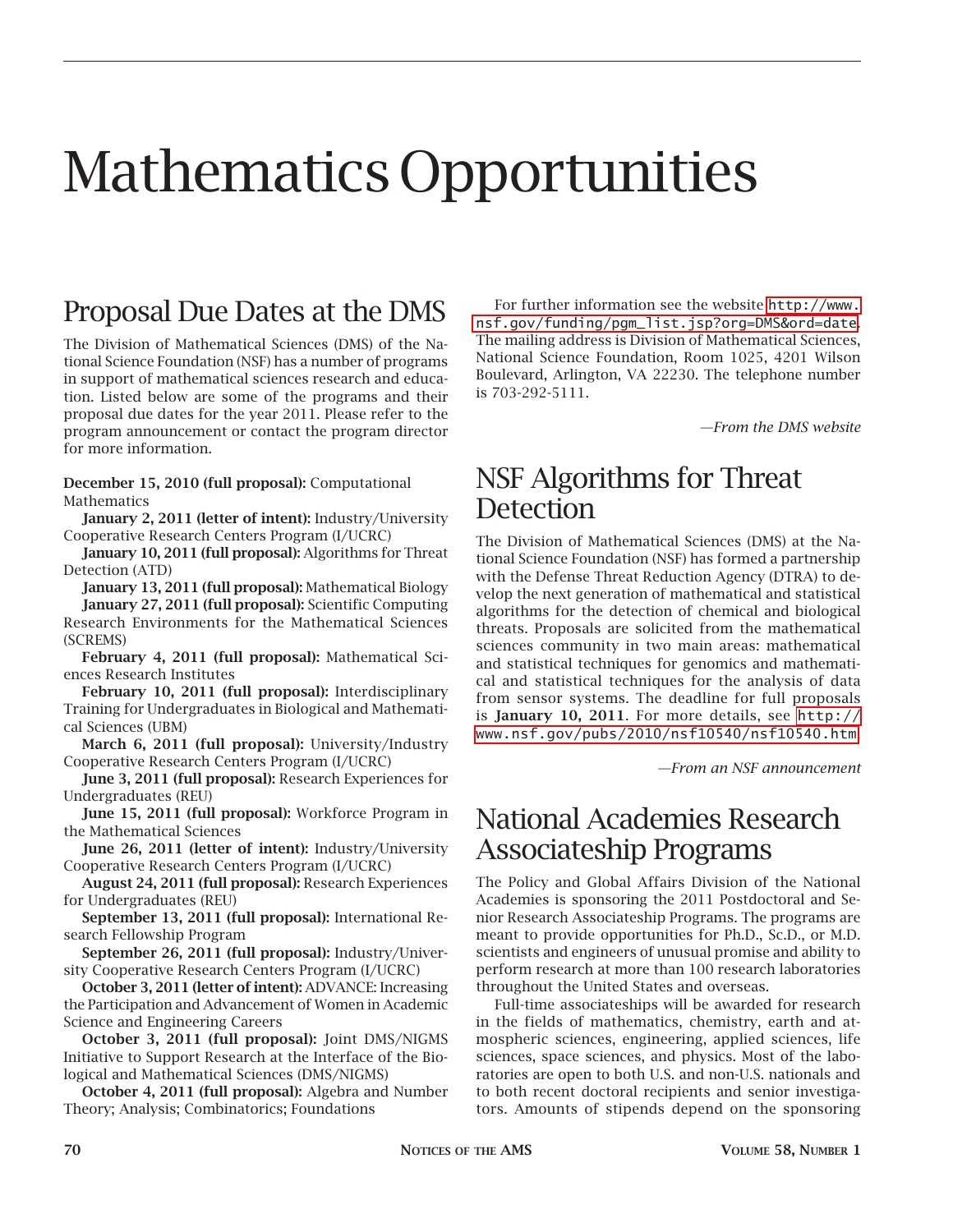laboratory. Support is also provided for allowable relocation expenses and for limited professional travel during the period of the award.

Awards will be made four times during the year, in February, May, August, and November. The deadline for application materials to be postmarked or for electronic submissions for the February 2011 review is **February 1, 2011**. Materials for the May review are due **May 1, 2011**; for the August review, **August 1, 2011**; and for the November review, **November 1, 2011**. Note that not all sponsors participate in all four reviews. Applicants should refer to the specific information for the laboratory to which they are applying.

For further information and application materials, see the National Academies website at [http://sites.](http://sites.nationalacademies.org/PGA/RAP/PGA_050491) [nationalacademies.org/PGA/RAP/PGA\\_050491](http://sites.nationalacademies.org/PGA/RAP/PGA_050491) or contact Research Associateship Programs, National Research Council, Keck 568, 500 Fifth Street, NW, Washington, DC 20001; telephone 202-334- 2760; fax 202-334-2759; email rap@nas.edu.

*—From an NRC announcement*

### AMS-AAAS Mass Media Summer Fellowship

The American Mathematical Society provides support each year for a graduate student in the mathematical sciences to participate in the American Association for the Advancement of Science (AAAS) Mass Media Science and Engineering Fellows Program. In past years, the AMSsponsored fellows have held positions at *Scientific American, Business Week*, Voice of America, Discovery Channel Online, National Geographic Television, *Popular Science, The Chicago Tribune*, *Milwaukee Journal Sentinel, Time* magazine, and WOSU-AM Radio.

Fellows receive a weekly stipend of US\$450 plus travel expenses to work for ten weeks during the summer as reporters, researchers, and production assistants in media organizations. They observe and participate in the process by which events and ideas become news, improve their ability to communicate about complex technical subjects in a manner understandable to the public, and increase their understanding of editorial decision making and of how information is effectively disseminated. Each fellow attends an orientation and evaluation session in Washington, DC, and begins the internship in mid-June. Fellows submit interim and final reports to AAAS. A wrap-up session is held at the end of the summer.

Mathematical sciences faculty are urged to make their graduate students aware of this program. The deadline to apply for fellowships for the summer of 2011 is **January 15, 2011**. Further information about the fellowship program and application procedures is available online at [http://www.aaas.org/programs/education/](http://www.aaas.org/programs/education/MassMedia) [MassMedia](http://www.aaas.org/programs/education/MassMedia); or applicants may contact Stacey Pasco, Manager, Mass Media Program, AAAS Mass Media Science and Engineering Fellows Program, 1200 New York Avenue, NW, Washington, DC 20005; telephone 202-326-6441; fax

202-371-9849; email spasco@aaas.org. Further information is also available at [http://www.ams.org/policy/](http://www.ams.org/policy/government/fellow-awards/fellow-awards) [government/fellow-awards/fellow-awards](http://www.ams.org/policy/government/fellow-awards/fellow-awards) and through the AMS Washington Office, 1527 Eighteenth Street, NW, Washington, DC 20036; telephone 202-588- 1100; fax 202-588-1853; email amsdc@ams.org.

*—AMS Washington Office*

### CAIMS/PIMS Early Career Award

The Canadian Applied and Industrial Mathematics Society (CAIMS) and the Pacific Institute for Mathematical Sciences (PIMS) sponsor the Early Career Award in Applied Mathematics to recognize exceptional research in any branch of applied mathematics, interpreted broadly. The nominee's research should have been conducted primarily in Canada or in affiliation with a Canadian university. The prize is to be awarded every year to a researcher less than ten years past the date of Ph.D. at the time of nomination.

The award consists of a cash prize of C\$1,000 and a commemorative plaque presented at the CAIMS Annual Meeting. The recipient will be invited to deliver a plenary lecture at the CAIMS Annual Meeting in the year of the award. A travel allowance will be provided. The deadline for nominations is **January 31, 2011**. For more information see [http://www.pims.math.ca/pims-glance/](http://www.pims.math.ca/pims-glance/prizes-awards) [prizes-awards](http://www.pims.math.ca/pims-glance/prizes-awards).

*—From a PIMS announcement*

### AMS von Neumann Symposium

The AMS is sponsoring the von Neumann Symposium: Multimodel and Multialgorithm Coupling for Multiscale Problems to be held in Snowbird, Utah, July 4–7, 2011. Plenary talks will be given by Aleksandar Donev, Courant Institute, New York University; Weinan E, Princeton University; Nicolas Hadjiconstantinou, Massachusetts Institute of Technology; George Karniadakis, Brown University; Rupert Klein, Freie Universität, Berlin; Petros Koumoutsakos, ETH Zurich; Tinsley Oden, University of Texas at Austin; and George Oster, University of California, Berkeley. There will also be a series of shorter presentations. The organizers are John B. Bell (chair), Alejandro L. Garcia, and Francis J. Alexander.

Participation in this program is limited. Visit www.mathprograms.org to apply for an invitation and to request limited support funds. All requests will be reviewed and considered by the organizing committee. The application deadline is **February 1, 2011**. For more information, see [www.ams.](http://www.ams.org/meetings/amsconf/symposia/symposia-2011) [org/meetings/amsconf/symposia/symposia-2011](http://www.ams.org/meetings/amsconf/symposia/symposia-2011).

*—AMS announcement*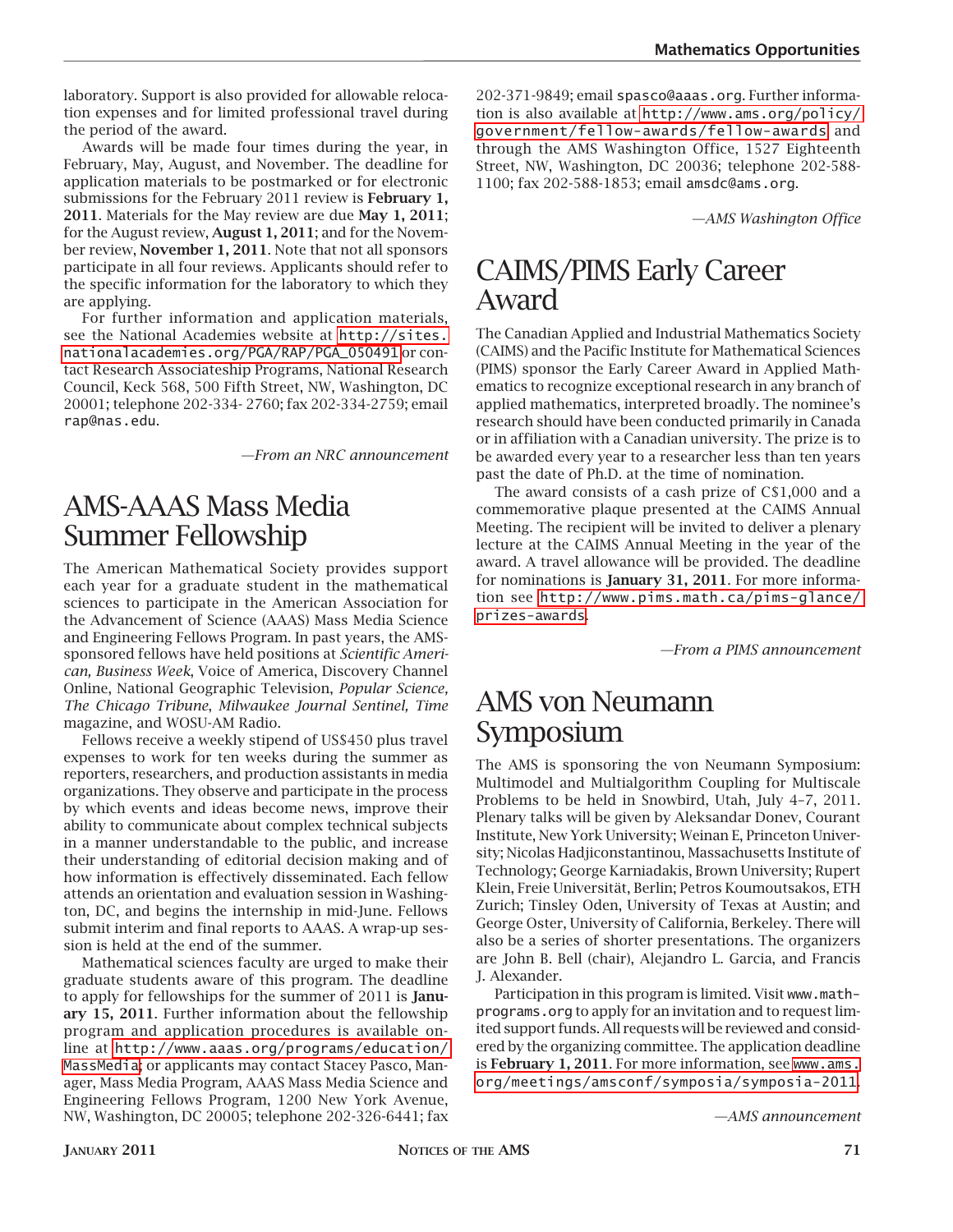### PIMS IGTC Fellowship for 2011–2012

The PIMS International Graduate Training Centre in Mathematical Biology invites applicants for the IGTC fellowship for the 2011–2012 academic year. Fellowships are worth up to C\$10,000 a year and are for students working in mathematical biology at the Pacific Institute for Mathematical Sciences (PIMS) universities (Alberta, British Columbia, Calgary, Regina, Saskatchewan, Simon Fraser, and Victoria).

If you have excellent students, either potential students applying now or current students, please encourage them to apply.

There are also opportunities for students to enroll in the program. All students can benefit from IGTC graduate training elements, including annual research summits, summer courses, new term-time courses, seminars, graduate student exchanges, and international visitors.

Full details of the IGTC Program and application process can be found at: [http://www.pims.math.ca/scien](http://www.pims.math.ca/scientific/graduate-training-igtc/mathematical-biology)[tific/graduate-training-igtc/mathematical-bi](http://www.pims.math.ca/scientific/graduate-training-igtc/mathematical-biology)[ology](http://www.pims.math.ca/scientific/graduate-training-igtc/mathematical-biology). If you have further questions, please contact the IGTC coordinator, Maryna Yaskina (igtcmathbio@math.ualberta.ca) or Program Director Mark Lewis (mlewis@math. ualberta.ca).

Application deadline is **February 8, 2011**.

*—PIMS announcement*

# Inside the AMS

#### Trjitzinsky Memorial Awards Presented

The AMS has made awards to seven undergraduate students through the Waldemar J. Trjitzinsky Memorial Fund. The fund is made possible by a bequest from the estate of Waldemar J., Barbara G., and Juliette Trjitzinsky. The will of Barbara Trjitzinsky stipulates that the income from the bequest should be used to establish a fund in honor of the memory of her husband to assist needy students in mathematics.

For the 2010 awards, the AMS chose seven geographically distributed schools to receive one-time awards of US\$3,000 each. The mathematics departments at those schools then chose students to receive the funds to assist them in pursuit of careers in mathematics. The schools are selected in a random drawing from the pool of AMS institutional members.

Waldemar J. Trjitzinsky was born in Russia in 1901 and received his doctorate from the University of California, Berkeley, in 1926. He taught at a number of institutions before taking a position at the University of Illinois, Urbana-Champaign, where he remained for the rest of his professional life. He showed particular concern for students of mathematics and in some cases made personal efforts to ensure that financial considerations would not hinder their studies. Trjitzinsky was the author of about sixty mathematics papers, primarily on quasi-analytic functions and partial differential equations. A member of the AMS for forty-six years, he died in 1973.

Following are the names of the selected schools for 2010, the names of the students receiving Trjitzinsky awards, and brief biographical sketches of the students.

**California State University, Bakersfield:** Vianey Carolina Leos Barajas. Barajas was born in Mexico and came to the United States when she was one year old. After graduating from high school, she studied for two years in Madrid, Spain. She is president of the math club at California State and is minoring in computer science. She is currently pursuing research in nonparametric regression. She is a tutor in the Math Tutoring Center and is a Louis Stokes Alliance for Minority Participation scholar. She also works for the Migrant Education Program in the Bakersfield City School District. She intends to pursue graduate studies in applied statistics.

**University of Cincinnati:** Langston W. Joiner. Joiner is pursuing an undergraduate degree in mathematics and performed excellently in his first year at the University of Cincinnati. He plans to pursue a career in actuarial science. He is a volunteer and advocate for people with developmental disabilities in the Cincinnati community and is active in his church, in which he serves as a mentor to the youth group.

Emory University: MICHELLE CHU. Chu is a senior with a GPA of 3.94 who is actively engaged in mathematical research. During the summer of 2010 she conducted research in physical knot theory at the Williams College SMALL Research Experience for Undergraduates (REU); she is currently writing a paper based on her project. She is an active member of the Gamma Phi Beta sorority and currently serves as president of the Reformed University Fellowship at Emory.

**Kansas State University:** Perla Salazar. Salazar is a first-generation college student who was born in Mexico. She graduated with honors from Dodge City Community College after receiving a presidential scholarship for her studies and then transferred to Kansas State. With help from the Bridges Program of the National Institutes of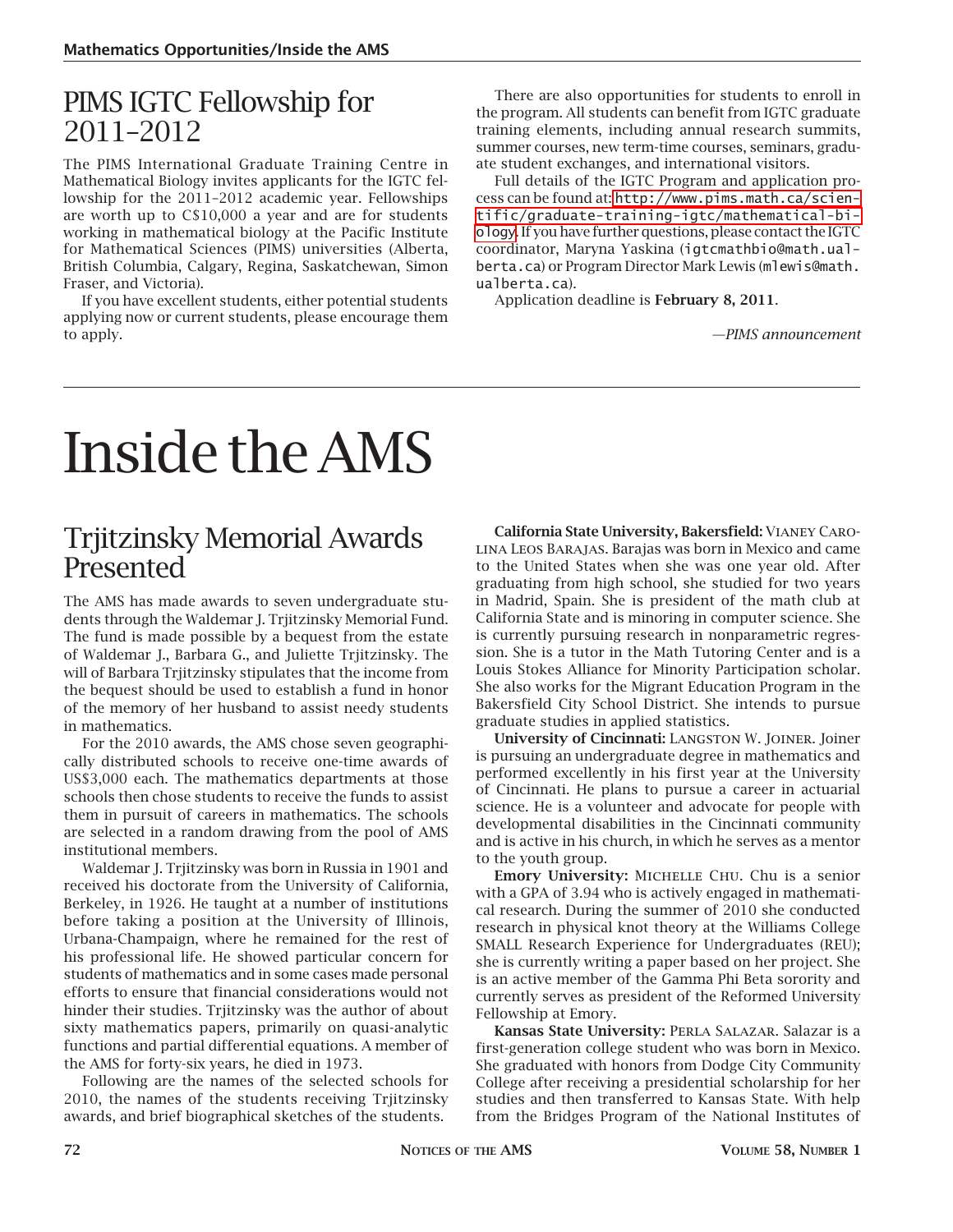Health and from the Developing Scholars Program at Kansas State, she has performed undergraduate research and is currently a McNair Scholar, which will allow her to continue research during the summer. She plans to attend graduate school in mathematics.

**University of Oklahoma:** Dana C. Haymon. Haymon is a mathematics major with a minor in history and is a member of the National Society of Scholars. She has a GPA of 3.93 and is a hard and dedicated worker. She is also an experienced musician. She hopes to work in the defense industry and to encourage other young women through her example to enter the field of mathematics

**Rochester Institute of Technology:** James S. Wratten Jr. Wratten is a senior majoring in applied mathematics and has a 4.0 GPA. In the spring of 2010 he studied in Hungary under the auspices of the Budapest Seminars in Mathematics program. He has served as a teaching assistant and tutor at Rochester, and he attended the Gene Drive Systems REU program at Texas A&M University during the summer after his freshman year. During the past two summers he has worked and tutored mathematics at two orphanage schools in India. He plans to study for a Ph.D. in mathematics.

**York College:** Bebi Z. G. Rajendra. Rajendra was born in Guyana, the oldest of nine children. She began teaching directly out of high school in order to help support her family. She is now a mother of three studying for a bachelor's degree in mathematics. While still living in Guyana, she completed the Edexcel GCE A-Level mathematics program, which solidified her desire and determination to seek higher education. She intends to pursue a teaching career in mathematics.

*—Elaine Kehoe*

#### AMS Hosts Congressional Briefing

On October 12, 2010, the AMS hosted a briefing on Capitol Hill titled "The Gulf Oil Spill: How Can We Protect Our Beaches in the Future?" Andrea Bertozzi, professor of mathematics at UCLA, delivered the address to Congres-



**Andrea Bertozzi, UCLA, speaks to Congressional representatives at the AMS Congressional briefing in Washington, DC.**

sional representatives. She discussed how scientific modeling and basic research in mathematics is helping in the understanding of the impact of this major environmental problem. Her research examines the dynamics of oil-sandwater mixtures in an effort to provide more efficient cleanup and protection methods for oil spills such as the one that occurred in the Gulf of Mexico this year.

*—AMS announcement*

# Erdős Memorial Lecture

The Erdős Memorial Lecture is an annual invited address named for the prolific mathematician Paul Erdős (1913– 1996). The lectures are supported by a fund created by Andrew Beal, a Dallas banker and mathematics enthusiast. The Beal Prize Fund, now US\$100,000, is being held by the AMS until it is awarded for a correct solution to the Beal Conjecture (see [www.math.unt.edu/~mauldin/beal.](http://www.math.unt.edu/~mauldin/beal.html) [html](http://www.math.unt.edu/~mauldin/beal.html)). At Beal's request, the interest from the fund is used to support the Erdős Memorial Lecture.

The Erdős Memorial Lecturer for 2010 was Doron Zeilberger of Rutgers University, who delivered a lecture titled " $3x + 1$ " at the Spring Southeastern Section Meeting at the University of Kentucky in Lexington, Kentucky, on March 27, 2010.

*—AMS announcement*

### From the AMS Public Awareness Office

The AMS hosted a hands-on exhibit, George Hart's "Sculpture Barn Raising", at the USA Science and Engineering Festival (USASEF), held in Washington, DC, October 23–24. Visitors of all ages stopped by to help build



**AMS booth at the USA Science and Engineering Fair.**

the modular equilateral triangles. The completed sculpture allows one to see a variety of patterns of tunnels from various directions. After the festival the sculpture was delivered to Towson University to be put on permanent display. Hart describes the sculpture in detail at [http://www.](http://www.georgehart.com/DC) [georgehart.com/DC,](http://www.georgehart.com/DC) and this work and others by Hart may be sent as

e-postcards from Mathematical Imagery at [http://www.](http://www.ams.org/mathimagery) [ams.org/mathimagery](http://www.ams.org/mathimagery). The USASEF included hundreds of exhibitors—the MAA, SIAM, other scientific societies, companies, government agencies, and laboratories—and drew thousands of visitors. Read more about USASEF at [http://](http://www.usasciencefestival.org/) [www.usasciencefestival.org/.](http://www.usasciencefestival.org/)

> *—Annette Emerson and Mike Breen, AMS Public Awareness Officers* paoffice@ams.org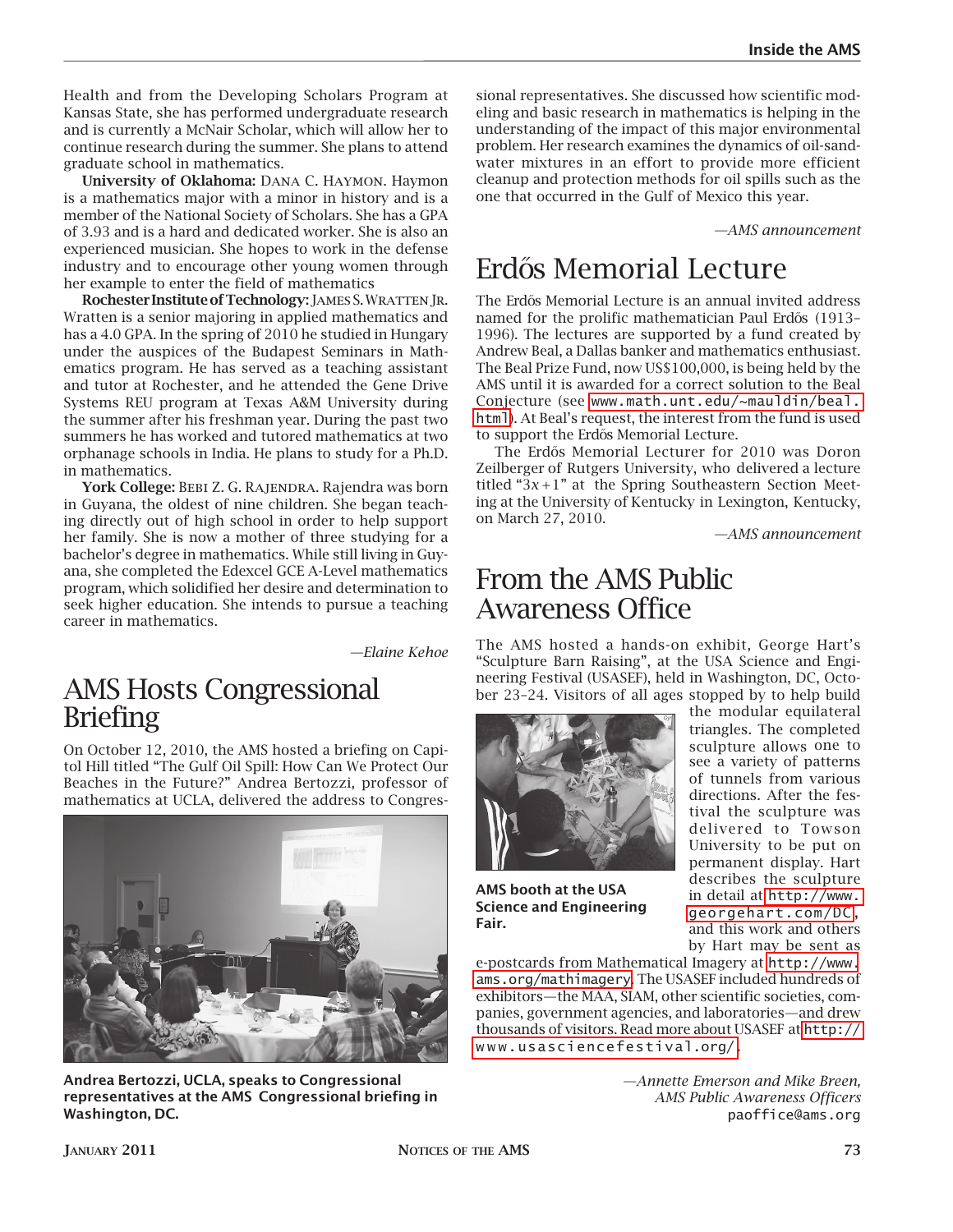# My Summer at *The Oregonian*

*Each year the AMS sponsors a fellow to participate in the Mass Media Fellowship program of the American Association for the Advancement of Science (AAAS). This program places science and mathematics graduate students in summer internships at media outlets. In the piece below, the 2010 Fellow, Benjamin Pittman-Polletta of the University of Arizona, Tuscon, describes his experiences during his fellowship at* The Oregonian*. For information about applying for the fellowship, see the "Mathematics Opportunities" section in this issue of the* Notices *or visit the website*  <http://www.ams.org/programs/ams-fellowships>*. The application deadline is* **January 15, 2011***.*

When I got the news that the AAAS wanted to ship me to Portland, Oregon, to write for *The Oregonian*, a worldclass paper covering the Pacific Northwest, I was more than a little hesitant. Preparing writing samples for my application over a grueling and sleepless weekend was a vivid reminder of just how difficult writing can be. At the end of a six-year quest for a Ph.D., I wanted a break and time to look for a job. I was wary of traveling out of my comfort zone and across the country for a ten-week crash course in a new profession.

But part of me thought that a dose of contact with the world outside mathematics would be a balm for my dissertation-weary soul. As a liaison between journalism and science, I looked forward to learning not only about the culture of journalism but also what it feels like to be on the outside of science peering in. And while I knew there would be hard work, I hoped that the reward of making an immediate impact on other people would be worth it.

Because *The Oregonian* is primarily a local paper, only one of my stories was about an article appearing in a peerreviewed journal. This was a blessing, because I learned that there are many ways to get science into the news even without a study or a researcher in sight.

For example, my most mathematical article was about the weather. It started with me wondering, "What is the hottest day of the year?" and ended with an article about Oregon weather. Published on August 8, historically the hottest day of the year in Portland, it contains some basic probability and statistics even if it only alludes to the differential equation that answers my question. $<sup>1</sup>$ </sup>

And while I was lucky enough to cover an evolutionary biology conference, Evolution 2010, I did not interview any conference participants about their research. Instead, I wrote a blog post about the kickoff talk and then published a number of short interviews with participants about the hottest trends in evolutionary biology.

Writing for a local paper also gave me the time and space to write a number of articles about big, complex issues. My first story, inspired by a research paper upgrading estimates of American food waste to 40 percent of our food supply, touched on the obesity epidemic, agricultural policy, and American eating and consumption habits, in addition to food waste and food rescue in Portland.

Putting together all the pieces of this story was a challenge. One of the hurdles I had to jump was my own reluctance to draw a conclusion or state an opinion—evidence, I think, of my mathematical training: there is a taboo in mathematical culture against interpreting results too broadly. I was tempted at many points to say, "It's complicated!"—to throw up my hands, lay out the evidence, and let readers draw their own conclusions.

But complications have a hard time holding readers' attention. The responsibility of the journalist is to pick out the best-quality, most relevant information and deliver it to the reader in the most streamlined package possible. And this has to happen after researching a topic for as short a time as a week or a day!

This is in sharp contrast to the painstaking, timeconsuming way scientists build expertise and draw conclusions. Many scientists I interviewed seemed genuinely afraid of talking about subjects "outside (their) area of expertise." As a researcher, I understand the importance of consulting the main expert—and not just anyone in your field—on a topic. But as a journalist representing laypeople, I found this academic turf minding to be alienating and confusing. There I was talking to evolutionary biologists at Evolution 2010 about evolutionary biology, and they were telling me that they weren't the experts!

One of the ways journalists make up for the short amount of time they have to develop each article is to start with a strong idea of where the article is going before they ever start reporting or writing. Decisions about the arc of a story and the larger themes that will run through it happen before the first phone call or trip is made. This is a technique that can also be fruitfully applied in mathematical research, provided you are flexible about how your "story" ends up.

Another piece of advice I have used in both journalism and research is the advice I was given about interviewing: play dumb. Even if you know what your source is talking about, don't show it. You will be sure to get the facts right, and your source may even explain things in a way your readers can understand. Then you can quote her and make her sound good, something she will appreciate far more than being impressed by your knowledge of her field. It makes perfect sense, but it is another way that journalists and scientists differ. I spent far too much time in graduate school playing smart and feeling dumb rather than the other way around.

Not surprisingly, the different pressures scientists and journalists feel can result in miscommunications and frustrations when they interact. Hoping to write an article about one of the talks at Evolution 2010, I attempted to interview a woman who spoke about predicting flu virus evolution. When I asked her a question after her presentation, she told me impatiently that I would have to take her freshman biology class if I was going to understand the answer. Before she stormed out, she shared

<sup>&</sup>lt;sup>1</sup>In fact, the "easy" answer to the question is August 4. A simpli*fied equation for the temperature T of a body being heated by a source of sinusoidally oscillating intensity is dT/dt=T(t)-*sin*(t). The solution to this equation is T(t)=*cos*(2t), which has a peak 1/8 of a cycle behind the peak heat intensity. Thus, three in the afternoon should be the hottest time of day, and August 4 should be the hottest day of the year.*